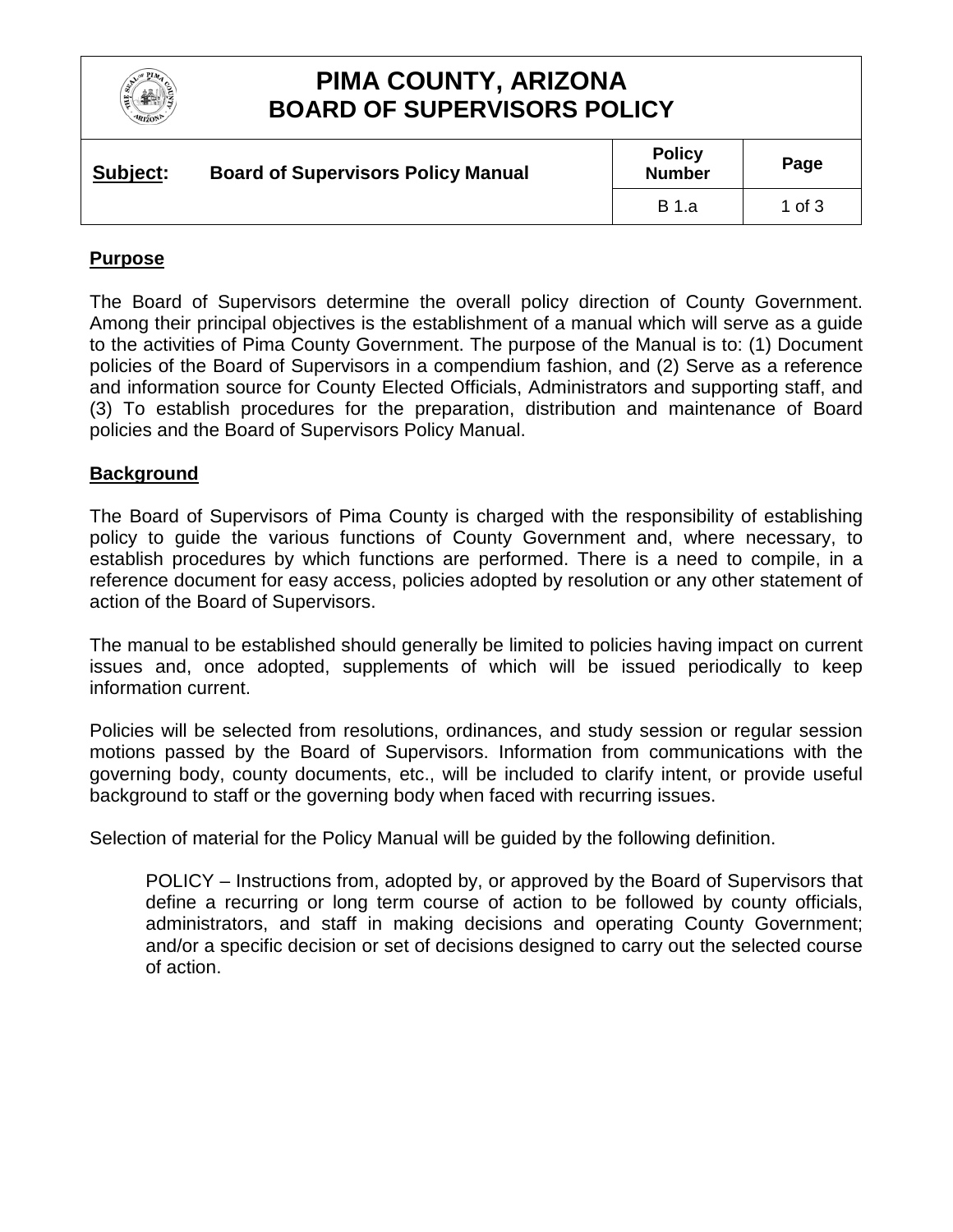

# **PIMA COUNTY, ARIZONA BOARD OF SUPERVISORS POLICY**

| Subject: | <b>Board of Supervisors Policy Manual</b> | <b>Policy</b><br><b>Number</b> | Page       |
|----------|-------------------------------------------|--------------------------------|------------|
|          |                                           | <b>B</b> 1.a                   | $2$ of $3$ |

### **Background Con't**

As further background in the cited need to consolidate policy statement into a reference document for easy access, the listing below provides specific criteria which will guide staff in the selection process for inclusion:

- A. Decisions or actions that are relevant to future decisions and address important and/or controversial issues likely to recur [Including decisions to table an item, take no action, or not accept a recommended policy].
- B. Reaffirmation of previous policies and/or programs.
- C. Ordinances related to critical current issues.
- D. Resolutions that affirm policy actions, new programs, important issues [Those not recorded in other county documents.]
- E. Materials, other than formal board materials, that contain procedures or directions that become accepted as policy.

The Policy Manual is an extension of the "Rule of Law". As such, related ordinances, state legislation, etc., will be occasionally paraphrased and referenced throughout.

A Table of Contents and a Keyword Index are to be included for each major section of the Policy Manual. Periodically, staff will compile and distribute a Master Index for the entire manual.

## **Policy**

It is the Policy of the Board of Supervisors that:

- 1. There is hereby established a "Board of Supervisors Policy Manual" which shall contain all Board Policy which is adopted by resolution or other policy statement of the Boards of Supervisors.
- 2. Any action item considered by the Board to be in the nature of Board policy, be stated as such, the instructions of which shall include:
	- (a) A statement of purpose,
	- (b) a background description of the problem,
	- (c) other criteria or procedural sections,
	- (d) the responsible agency(ies), and